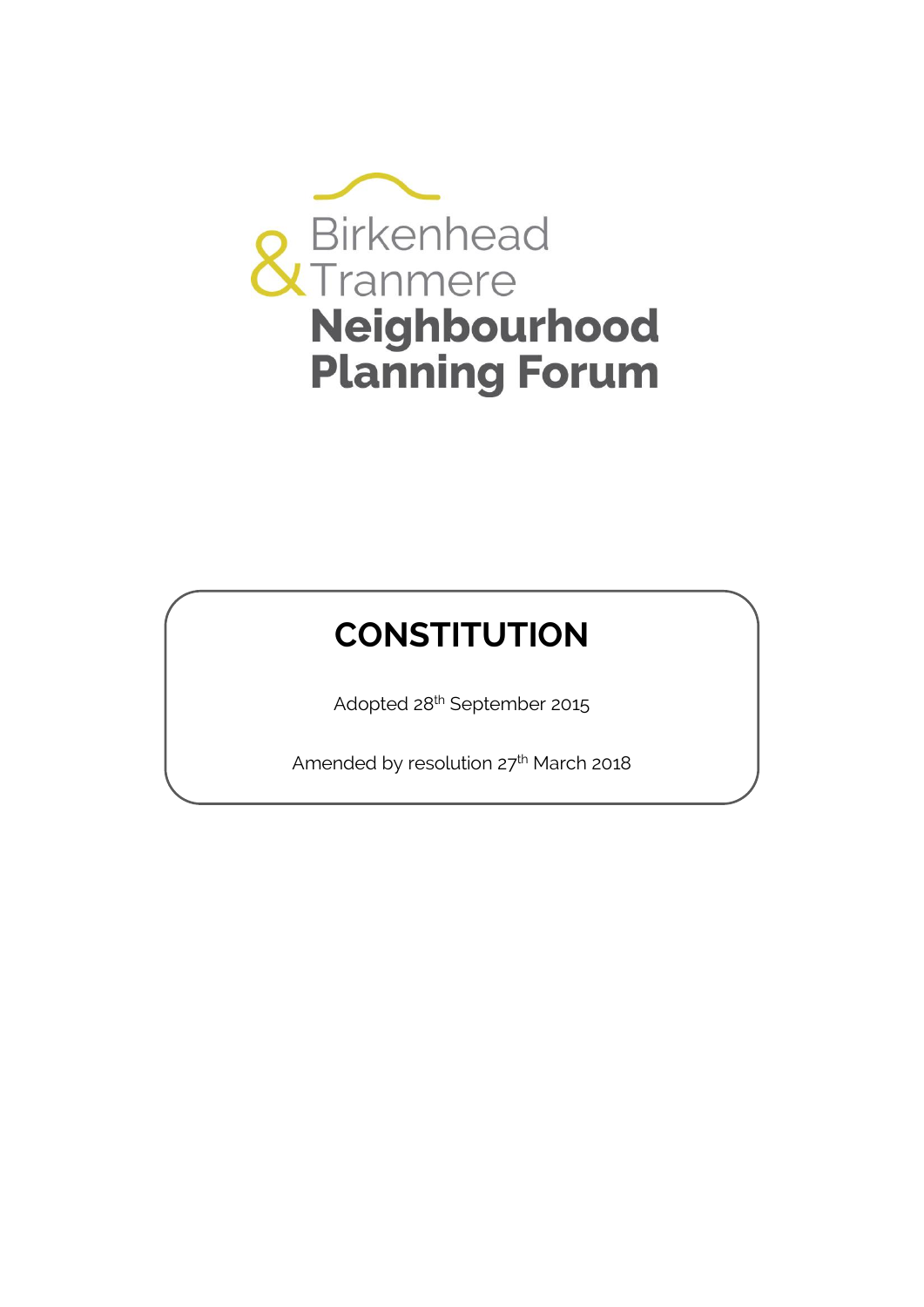## **1) NAME AND STATUTORY STATUS**

This document serves to incorporate **Birkenhead & Tranmere Neighbourhood Planning Forum** ("the Forum") as: **1)** a civil society organisation, and **2)** a proposed "qualifying body" for the purposes of s.61F of the Town & Country Planning Act 1990 and s.38A of the Planning & Compulsory Purchase Act 2004 with respect to the designated neighbourhood area defined at **Clause 4)** of this constitution.

## **2) OBJECT**

The object of the Forum is **to promote or improve social, economic and environmental well-being** within the area of benefit defined at **Clause 3)** of this constitution. This object shall be pursued by:

- a) Engaging with the Local Planning Authority ("LPA") and any other statutory agency, business or civil society organisation with an interest in the area of benefit, in order to collaborate for mutual benefit;
- b) Participating in neighbourhood initiatives, including Neighbourhood Management, in partnership with the LPA and any other relevant body or organisation;
- c) Preparing statutory neighbourhood planning proposals, including a Neighbourhood Development Plan for the designated neighbourhood area defined at **Clause 4)** of this constitution;
- d) Fostering the goodwill and involvement of the whole community through the equal treatment of all, regardless of age, belief, ethnicity, gender, impairment, sexual orientation or any other difference;
- e) Fostering community spirit and encouraging civic pride;
- f) Planning for the provision of decent and adaptable residential, commercial and community buildings and spaces that meet the needs of people who live or work in the area of benefit, and
- g) Working towards a more sustainable, prosperous and secure future for the area of benefit and its people.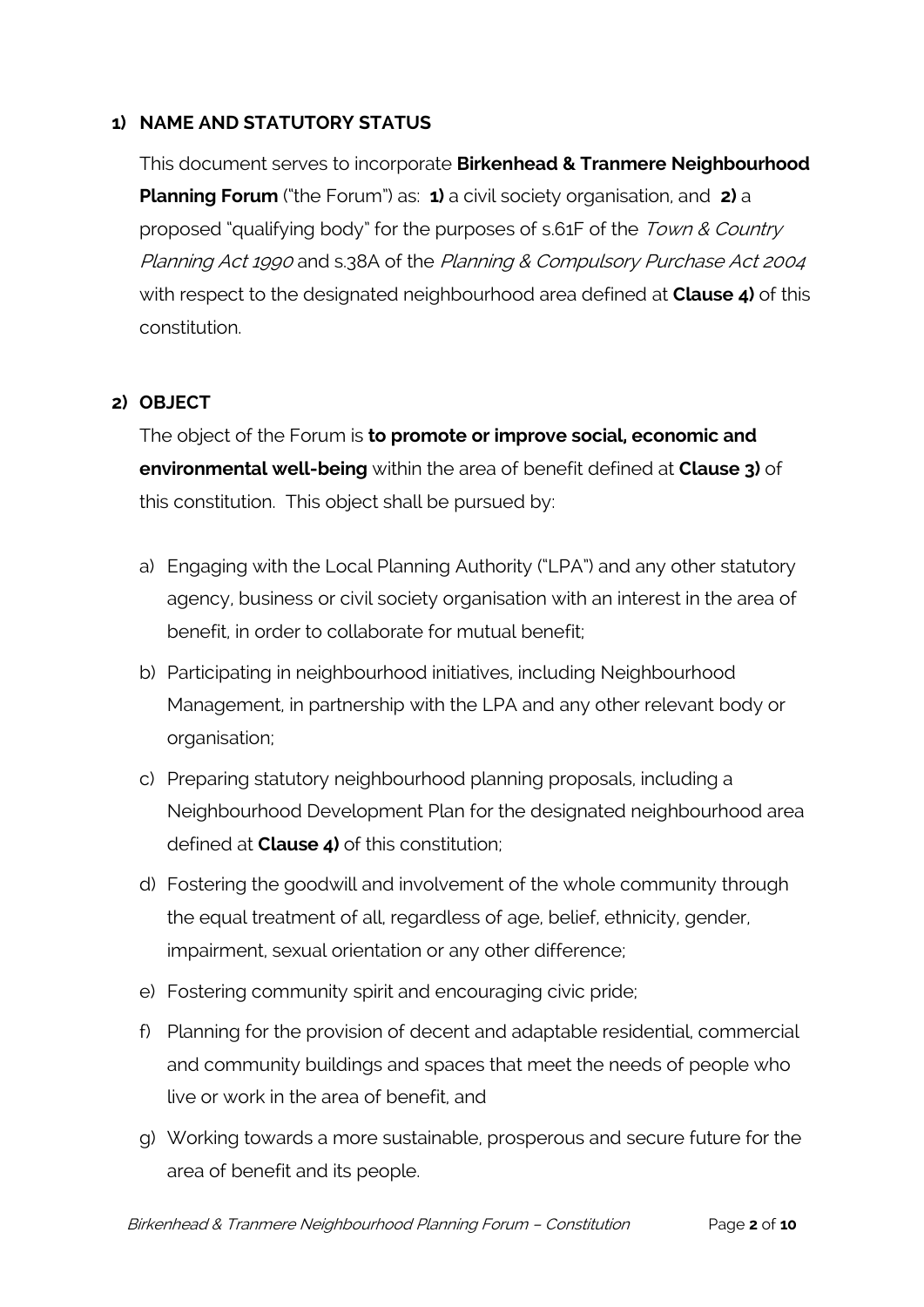## **3) AREA OF BENEFIT**

The area of benefit shall be defined by the solid line boundary shown on the map at **Appendix A**.

#### **4) DESIGNATED NEIGHBOURHOOD AREA**

The designated neighbourhood area shall be defined as the area shaded grey and bounded by the pecked line boundary shown on the map at **Appendix A**, which is coterminal with the "Birkenhead & Tranmere Neighbourhood Area" designated by Wirral Council on 27<sup>th</sup> July 2015.

#### **5) MEMBERSHIP**

There shall be two classes of membership – **Standard** and **Enhanced**.

- a) **Standard Membership** shall be open to anyone who lives or carries on business within the area of benefit.
- b) In compliance with s.61F of the Town & Country Planning Act 1990, **Enhanced Membership** shall be open to:
	- i) Anyone who lives within the designated neighbourhood area;
	- ii) Anyone who works within the designated neighbourhood area, or
	- iii) Anyone who has been elected to represent the designated neighbourhood area.

Application for membership shall be made to the Honorary Secretary on the forms provided for this purpose. Members shall comply with the rules of the Forum and abide by its adopted constitution. The Management Committee shall have the power to refuse, suspend or terminate membership in cases where it considers that individual membership would be inconsistent with or detrimental to the pursuit of the Forum's object. Any member or prospective member subject to these measures shall have a right of appeal to the Management Committee and the final decision as to the status of the member or prospective member shall be confirmed by a resolution adopted by a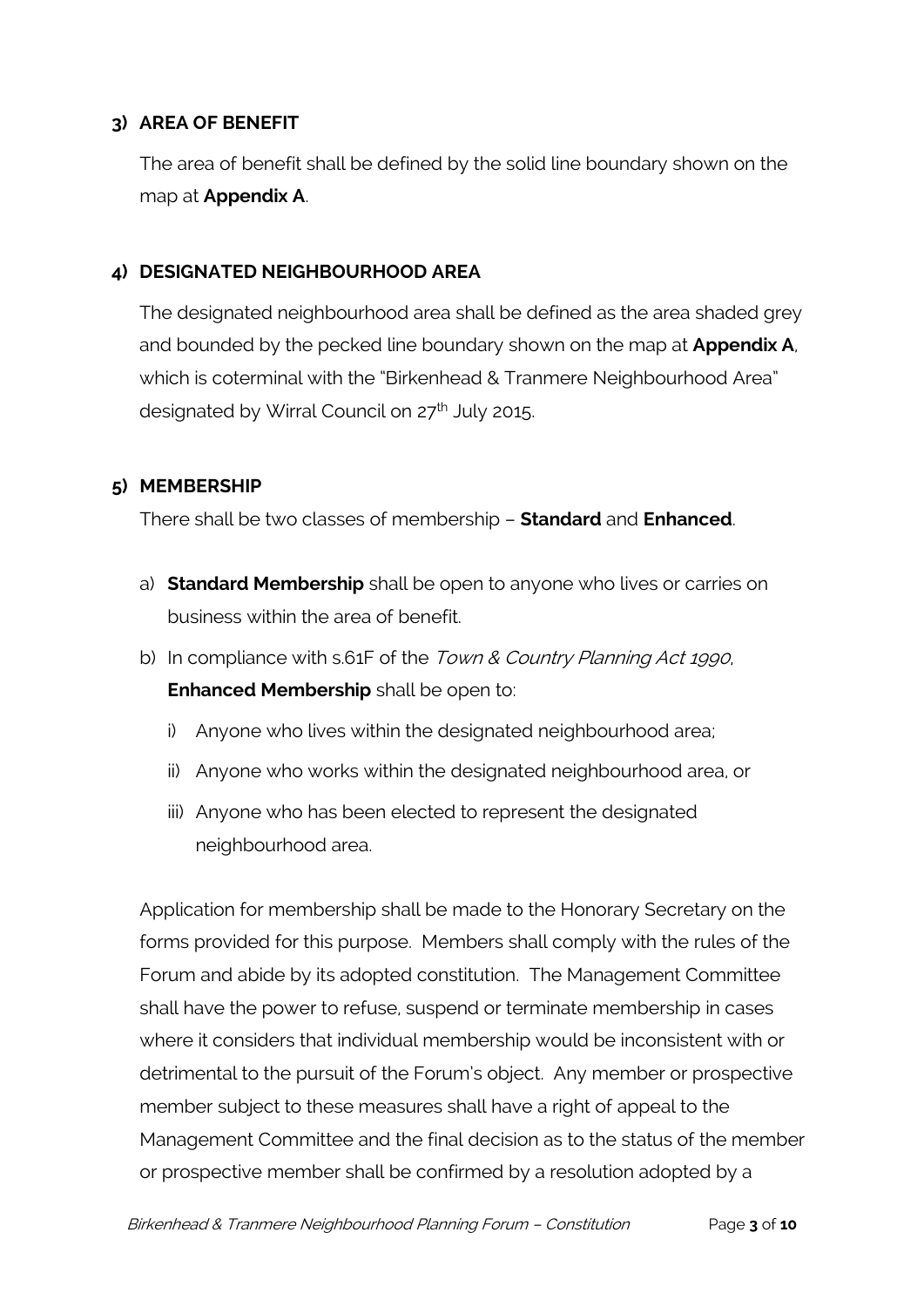majority of members of the Forum voting at a General Meeting. Any member of the Forum may resign his/her membership by providing the Honorary Secretary with written notice. The Honorary Secretary shall actively maintain a list of members and make it available to the Management Committee upon request. Members will be deemed to have given consent for their name, address and other communication details to be used by the Management Committee to keep them informed of business and social matters relevant to the object of the Forum and to comply with any legal requirements for the purpose of statutory neighbourhood planning proposals.

# **6) MANAGEMENT**

The Forum shall be governed by a Management Committee, elected at each Annual General Meeting by all members of the Forum, whose responsibilities shall be to:

- a) Pursue the Forum's object, as described at **Clause 2)** of this constitution;
- b) Promote sustainable development, environmental improvement and the conservation of identified heritage assets through research, education and practical collaboration;
- c) Apply for, invite and receive voluntary financial contributions, charitable funds and public grants in order to further the pursuit of the Forum's object, and to open and administer a bank account to manage such funds;
- d) Engage with civil society locally to publicise and promote the work of the Forum by organising meetings, training, consultation and any other events or initiatives required in pursuit of the Forum's object;
- e) Employ staff and/or volunteers as and when required in pursuit of the Forum's object;
- f) Take all forms of action that are lawful and necessary in pursuit of the Forum's object, including entering into contracts and other legal agreements, and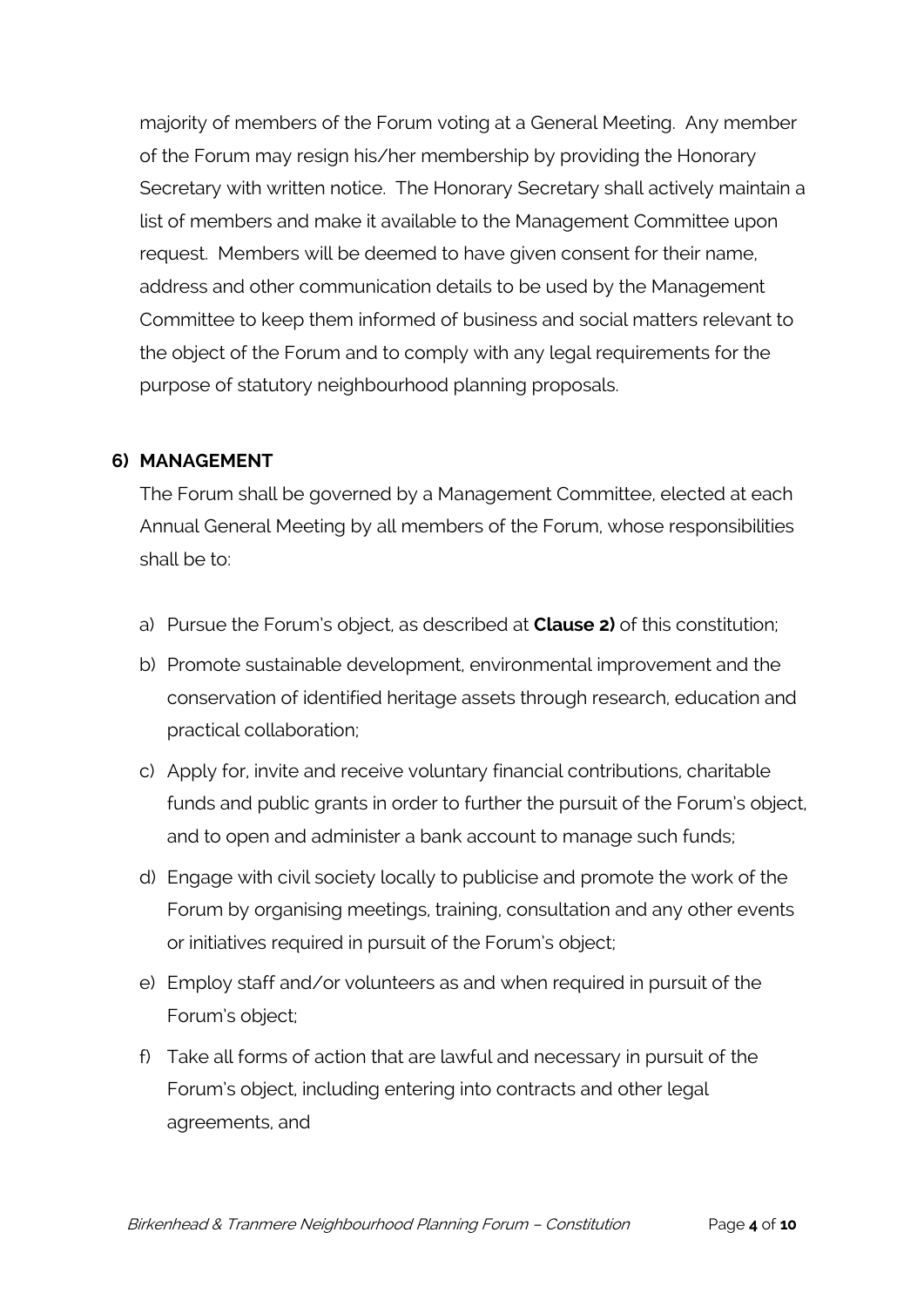g) Take all reasonable precautions to ensure that no conflict of interest arises between their private, personal, political and financial interests and their duties as a member of the Management Committee. If an actual or potential conflict of interest does arise, the matter must be notified to the Honorary Chair in writing as soon as possible. Upon receipt of such notification the Honorary Chair shall convene a meeting of the Management Committee as soon as possible, during which the conflict or potential conflict shall be discussed and a resolution agreed. For the avoidance of doubt, 'private' and 'personal' interests include those of a member's immediate family, as well as those arising through membership of or association with clubs, societies and other organisations.

# **7) MANAGEMENT COMMITTEE**

The Management Committee shall be composed of no fewer than three (3) and no more than twelve (12) members of the Forum. Management Committee members shall be elected for a period of one (1) year, but may stand for re-election at each Annual General Meeting. All duly elected Management Committee members shall be considered officers of the Forum for the duration of their elected term. The Management Committee shall meet as often as is required but no less frequently than four (4) times per year.

# **8) OFFICERS**

At each Annual General Meeting all members of the Forum shall elect from the Management Committee incumbents for the following honorary posts:

- a) Chair
- b) Treasurer
- c) Secretary
- d) any additional officers needed to effectively pursue the Forum's object.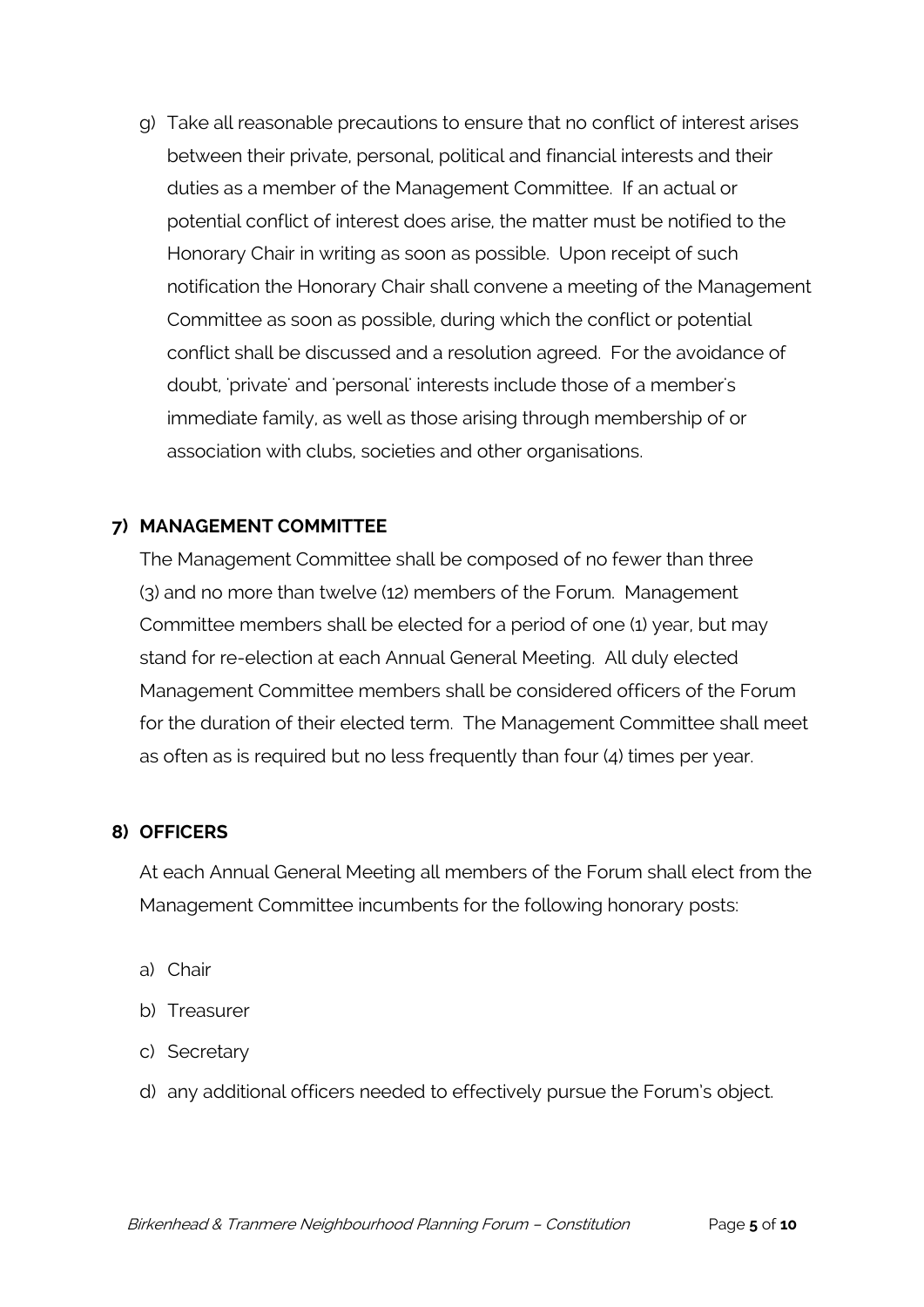#### **9) MEETINGS OF THE FORUM**

- a) It shall be the responsibility of the Honorary Chair to conduct all meetings. If the Honorary Chair is unable to conduct any meeting s/he shall appoint a deputy, who is also a member of the Management Committee, to do so.
- b) The Honorary Secretary must ensure that a true and accurate record is made of all meetings, such record to be circulated to members of the Forum and made available to any other interested party upon request.
- c) The Honorary Secretary must ensure that voting related to statutory neighbourhood planning proposals is recorded separately from general voting and that the conduct and result of any such vote complies with any legal requirements set out in the Town & Country Planning Acts.
- d) A proposal to amend this Constitution and any other motion or resolution may only be made at a General Meeting and no such amendment, motion or resolution shall take effect unless it be voted upon and confirmed by a majority of those present and entitled to vote.
- e) A **General Meeting** of all Forum members shall be held at least four (4) times in each twelve (12) month period following the establishment of the Forum (i.e. the date of signing of this document) in order to review and discuss progress made in pursuit of its object.
- f) The Honorary Secretary shall ensure that all members are given at least fourteen (14) days' notice of the date, venue and start time for each General Meeting.
- g) Wherever possible, the agenda and any supporting papers shall be distributed to all members of the Forum by the Honorary Secretary at least ten (10) days before each General Meeting.
- h) The Management Committee shall ensure that each General Meeting shall also be publicised to non-members within the area of benefit.
- i) The defined quorum for a General Meeting shall be six (6) current members, at least two (2) of whom must also be current officers of the Management Committee. Where the defined quorum has not been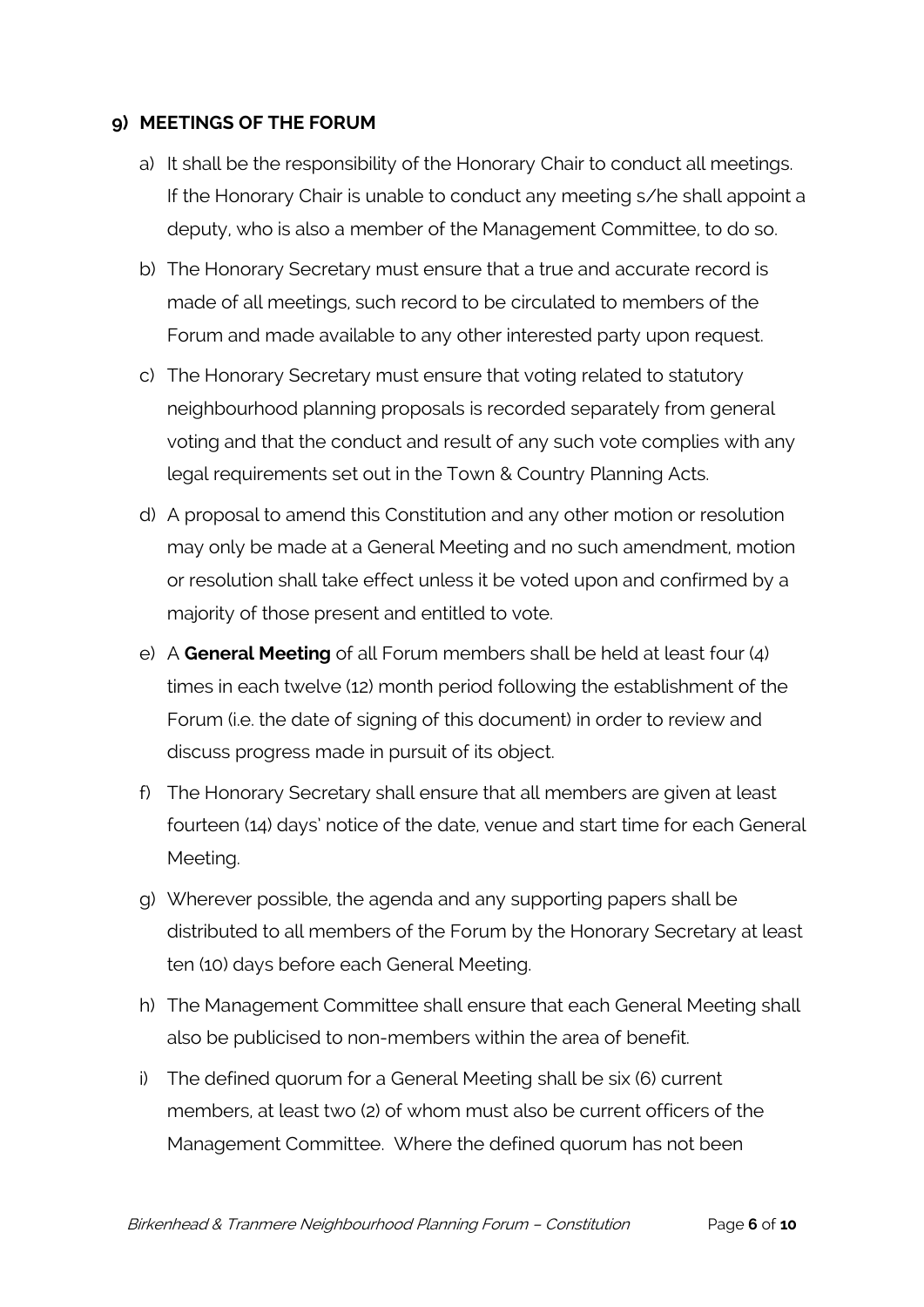reached, a General Meeting may proceed but any vote taken at that meeting shall be invalid.

- j) Every member of the Forum whose name appears on the current membership list shall be entitled to vote at a General Meeting, subject to the exclusions found at **Clauses 9)k)**, **11)a)** and **11)e)** of this constitution.
- k) Only those qualified for enhanced membership shall be entitled to vote on issues deemed by the Management Committee to relate to the preparation or approval of any statutory neighbourhood planning proposal, including a Neighbourhood Development Plan, within the designated neighbourhood area defined at **Clause 4)** of this constitution.
- l) Each member of the Forum shall have one vote.
- m) Voting shall be by a show of hands, except in the case of elections when voting shall be by ballot. Issues considered sensitive by the Management Committee may also be voted upon by ballot.
- n) A voting representative (proxy) may be appointed by a member to represent them at a General Meeting and may speak and vote on behalf of the member. A proxy need not be a member.
- o) To appoint a proxy, the member should provide a valid appointment in writing to the Honorary Chair at least two (2) days prior to the General Meeting for which s/he is appointed. If the requirements in this rule are not met, the appointment shall not be valid and the proxy shall not be entitled to speak or vote at the General Meeting on behalf of the member.
- p) No person, other than the Honorary Chair (or appointed deputy), may act as proxy for more than three (3) members.
- q) Any question as to the validity of a proxy shall be determined by the Honorary Chair (or appointed deputy) of the relevant General Meeting.
- r) A proxy shall act only in accordance with instructions given by the appointing member. If it is reasonably determined by the Honorary Chair (or appointed deputy) of the relevant General Meeting that a proxy is acting outside those instructions, then the Honorary Chair (or appointed deputy)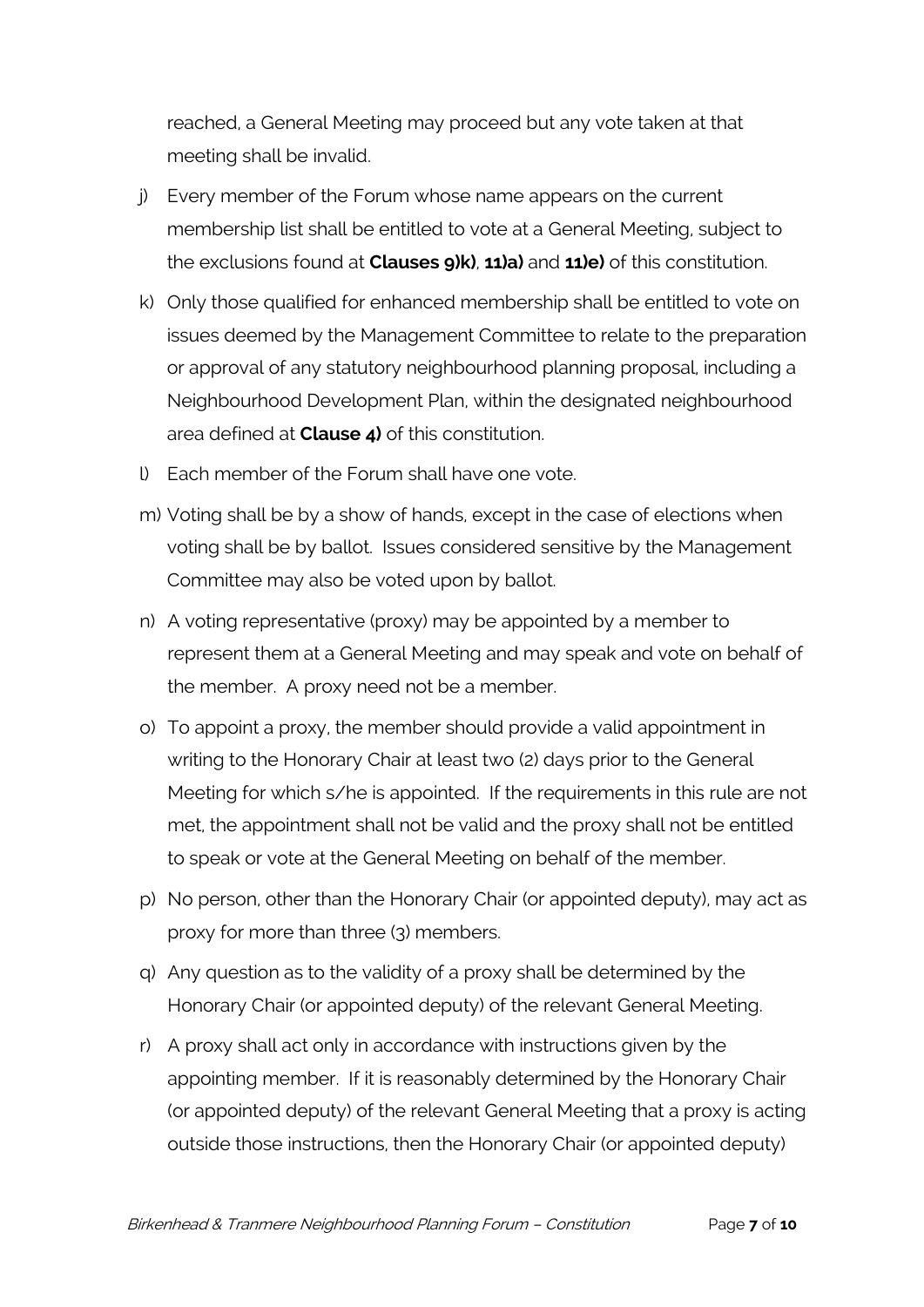shall have the right to prevent the proxy from speaking or voting and may request that the proxy leaves the relevant General Meeting.

- s) In the case of a tied vote, the Honorary Chair (or appointed deputy) shall have a casting vote.
- t) An **Annual General Meeting** shall take place no later than three (3) months after the end of each financial year provided that fifteen (15) months must not elapse without an Annual General Meeting having taken place.
- u) The Honorary Secretary shall ensure that all members are given at least twenty-one (21) days' notice of each Annual General Meeting.
- v) Amendments to the proposed agenda may be submitted in writing to the Honorary Secretary by any member of the Forum up to seven (7) days prior to the date of the Annual General Meeting.
- w) An **Extraordinary Meeting** may be convened by the Management Committee or on application in writing to the Honorary Secretary, signed by no fewer than five (5) members of the Forum whose names appear on the current membership list. Each application to convene an Extraordinary Meeting must state the reason for convening the meeting. All of the rules applying to a General Meeting shall apply equally to an Extraordinary Meeting.

#### **10)FINANCE**

All monies acquired by the Forum shall be paid into a bank account operated by the Management Committee in the name of **Birkenhead & Tranmere Neighbourhood Planning Forum** (BATNPF). All funds must be applied solely to the object of the Forum and to no other purpose and subject to any conditions applying to any grant or expenditure. All disbursements from the account must be agreed by at least two (2) Management Committee members, authorised to sign as such, one of whom must be either:

- a) Honorary Chair
- b) Honorary Treasurer, or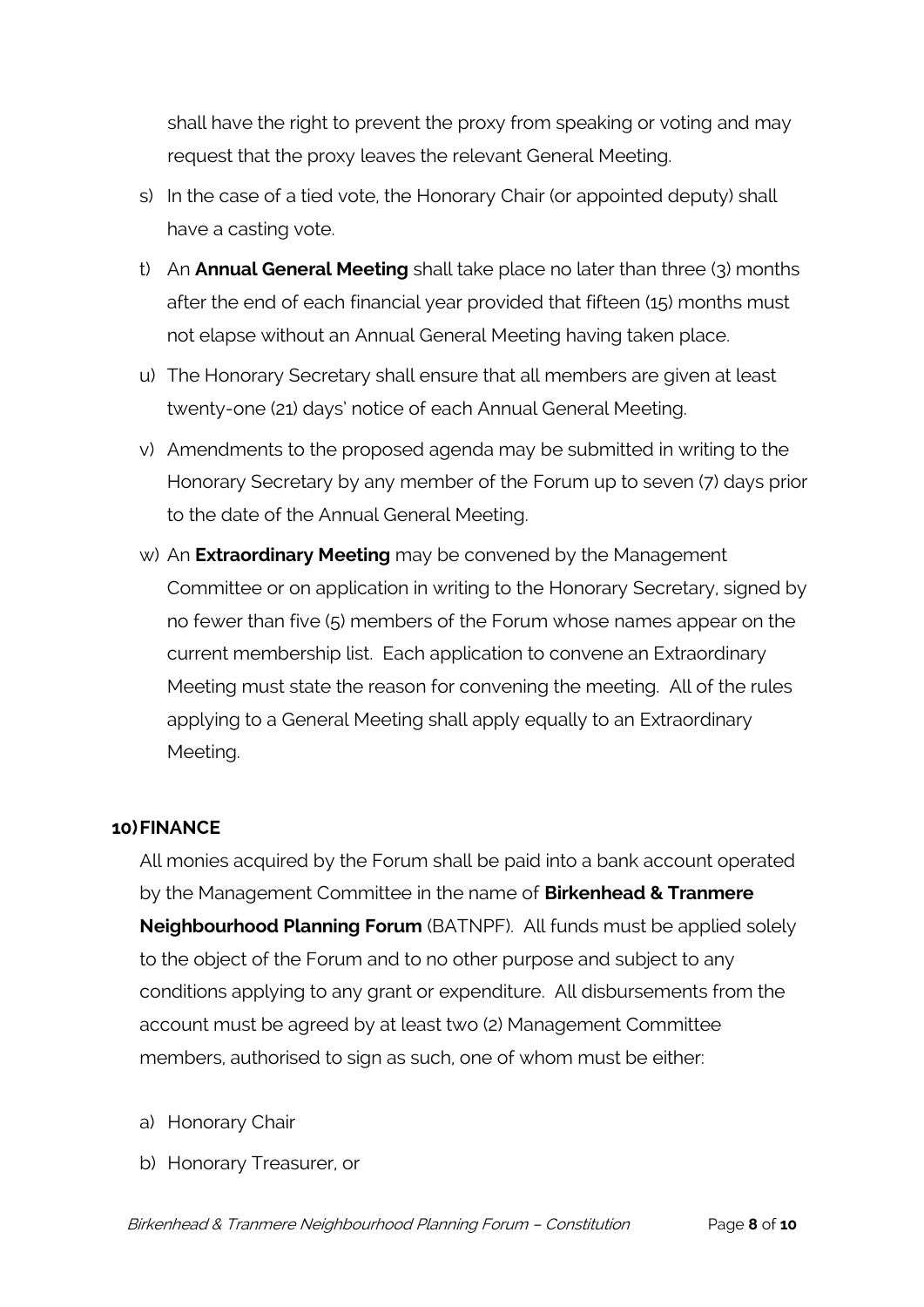#### c) Honorary Secretary

The Honorary Treasurer shall be accountable for all Forum income and expenditure; shall ensure that funds are utilised effectively, and that the Forum remains solvent. The Honorary Treasurer shall maintain full and accurate accounting records which shall be examined annually by an independent person who is not a member of the Forum. A financial report for the previous accounting year shall be presented at each Annual General Meeting. The Forum's accounting year shall run from 1<sup>st</sup> April to 31<sup>st</sup> March.

# **11) NEIGHBOURHOOD PLANNING**

This Clause relates only to the preparation and approval of statutory neighbourhood planning proposals within the designated neighbourhood area defined at **Clause 4)** of this constitution.

- a) Any decision to undertake, consult upon or submit to the LPA for approval any statutory Neighbourhood Development Plan or Neighbourhood Development Order shall be subject to a vote of all members of the Forum holding a valid and current enhanced membership and to no other member.
- b) All neighbourhood planning consultations shall be open to anyone who lives or works in the designated neighbourhood area or has an interest in the designated area, whether members of the Forum or not.
- c) The Forum shall publicise any neighbourhood planning process, seek to involve everyone who lives, works or carries on business in the designated neighbourhood area and shall make an accurate record of the comments received and the outcome of all consultations.
- d) The Management Committee, on behalf of all members of the Forum, shall be required to work collaboratively on the preparation of any neighbourhood planning proposals with the LPA, independent experts or advisors and any other interested party.